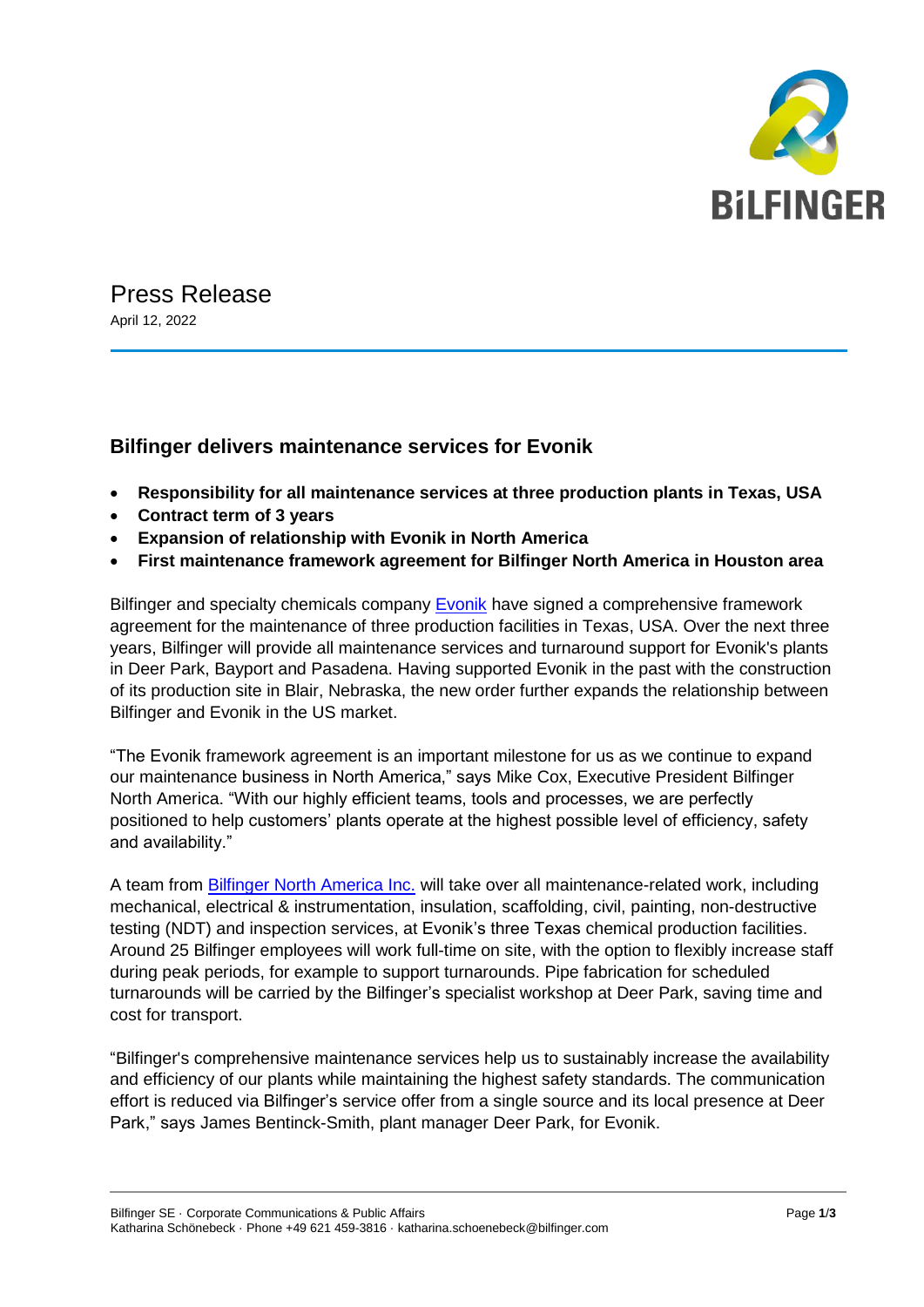

Bilfinger's tailor-made maintenance concept for Evonik is based on the Bilfinger Maintenance Analysis (BMA), a method-based tool that identifies possibilities for improvement in the maintenance process. The analysis is part of the **Bilfinger Maintenance Concept (BMC)**, through which Bilfinger provides its customers with a comprehensive, modular range of services for all areas of industrial plant maintenance.

Evonik Industries, headquartered in Essen, Germany, is one of the world's leading specialty chemicals companies serving the automotive, plastics, pharmaceutical, and various other industries. The company owns and operates production facilities, research & development (R&D) and applied technology centers in 24 countries with more than 33,000 employees globally. All Evonik production facilities are certified to the ISO 9002 standard or higher. Evonik has 45+ sites located throughout the United States and Canada.



Picture 1: Bilfinger is an experienced partner for turnarounds in the process industry



Picture 2: Bilfinger offers comprehensive maintenance services from a single source